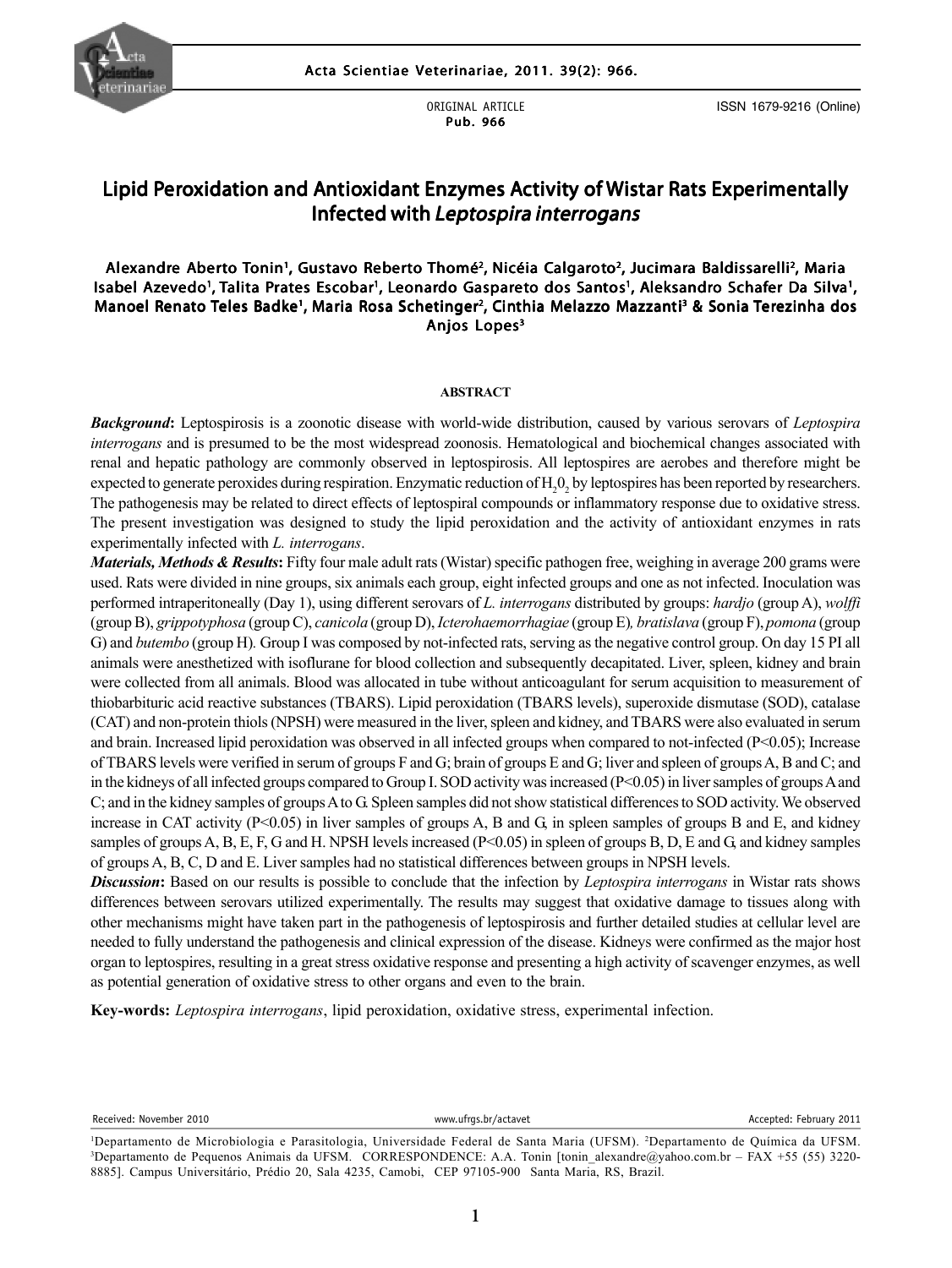### **INTRODUCTION**

Leptospirosis is a zoonotic disease with worldwide distribution, caused by various serovars of *Leptospira interrogans* and is presumed to be the most widespread zoonosis [51]. The disease is sustained in nature by maintenance hosts namely infected animals. Human and animals may acquire disease by direct or indirect contact with materials contaminated with excretions of the infected animals such as urine and uterus discharge [40].

The lipid peroxidation is a general mechanism by which free radicals can induce tissue damage and is implicated in several pathological conditions [18]. The reactive oxygen species (ROS) normally are produced in pathologic situations, and counteracted by an intricate antioxidant defense system that includes the enzymatic scavengers superoxide dismutase (SOD), catalase (CAT) and glutathione peroxidase. SOD speeds the conversion of superoxide to hydrogen peroxide, whereas CAT and glutathione peroxidase convert hydrogen peroxide to water. Glutathione (GSH), the most abundant nonprotein sulfhydryl (NPSH) in most cells, acts as a nucleophilic scavenger of numerous compounds and their metabolites via enzymatic and chemical mechanisms and plays important roles in the protection against oxidative damage caused by ROS [6,12,42]. The balance between ROS production and antioxidant defenses determines the degree of oxidative stress.

The mechanisms which leptospires uses to cause host tissue damage and disease still not well defined. The pathogenesis may be related to direct toxic effects of leptospiral compounds, causing severe tissue damage due to oxidative stress. The present investigation was designed to study the lipid peroxidation and the activity of antioxidant enzymes in rats experimentally infected with *L. interrogans*.

### **MATERIALS AND METHODS**

#### *Experimental animals*

Fifty four male adult rats (Wistar) specific pathogen free, weighing in average 200 grams were obtained from vivarium of Federal University of Santa Maria and utilized in the experiment. The animals were kept in environment with control of temperature and humidity (23°C and 70%, respectively), fed with commercial ration, water *ad libitum* and submitted to a period of 15 days of adaptation*.* Prior to the infection (day 0) and on the last day of the experiment (day 15) serology was performed (titers from 1:25) in all animals, initially for verification of absence of previous exposure to the agent, and later to substantiate the single infection by each serovar used.

Rats were divided in nine groups, six animals each group, eight infected groups and one as not infected. Inoculation was performed intraperitoneally (Day 1), using different serovars of *L. interrogans* distributed by groups: *L. interrogans* serovar *hardjo* (group A), *L. interrogans* serovar *wolffi* (group B), *L. interrogans* serovar *grippotyphosa* (group C), *L. interrogans* serovar *canicola* (group D), *L. interrogans* serovar *Icterohaemorrhagiae* (group E)*, L. interrogans* serovar *bratislava* (group F), *L. interrogans* serovar *pomona* (group G) and *L. interrogans* serovar *butembo* (group H)*.* Group I was composed by not-infected rats, serving as the negative control group. All reference strains are maintained in the Leptospirosis Laboratory (Department of Microbiology and Parasitology - Federal University of Santa Maria) in Ellinghausen–McCullough– Johnson–Harris (EMJH).

#### *Infection*

The density of leptospiral organisms used to the inoculation was determined by direct counting using a darkfield microscope. Infected groups (group A-H) received  $10^8$  leptospires/mL (diluted in EMJH medium), whereas the control group (group I) received only EMJH medium (1 mL).

### *Estimate of bacteremia*

Infection was estimated on day 2, 5, 10 and 15 post-infection (PI) by microscopic examination of slide with urine (at a magnification of 40X). Additionally blood from each animal was collected on the same days and a drop mixed in modified EMJH medium with 5-fluorouracil (300 mg/L) and nalidixic acid (20 mg/L), in order to evaluate the period and percentage of recovery of the each serovar.

### *Sampling*

On day 15 PI, all animals were anesthetized with isoflurane for blood collection and subsequently decapitated with recommended by the ethics committee. Liver, spleen, kidney and brain were collected from all rats. Blood was allocated in tube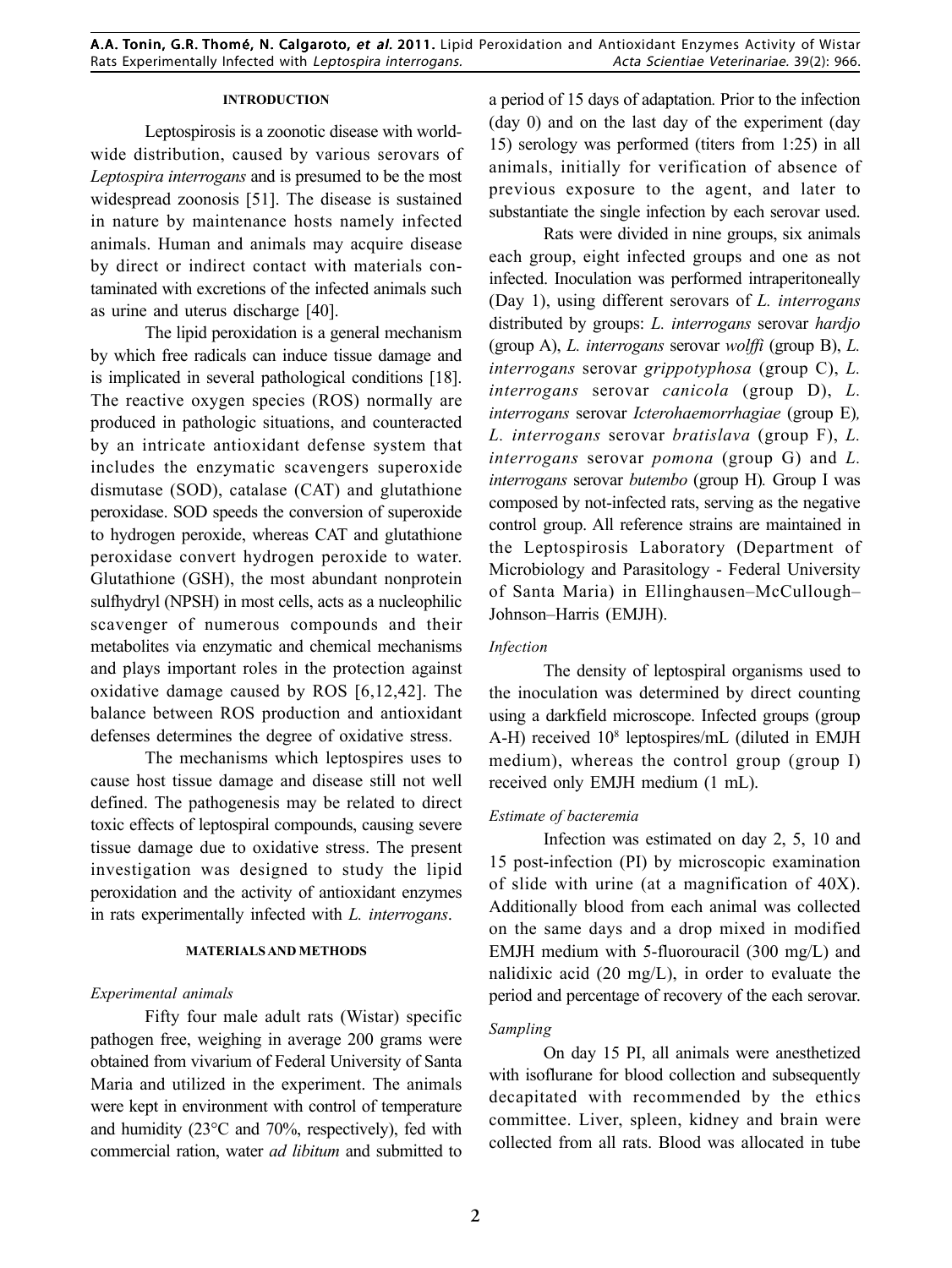without anticoagulant for serum acquisition. Serum samples were stored at - 20°C until the measurement of thiobarbituric acid reactive substances (TBARS). The organ was placed in eppendorf and stored at - 20°C until processing.

### *Lipid peroxidation*

Lipid peroxidation was measured in the serum, brain, liver, spleen and kidney. Lipid peroxidation was determined by TBARS levels according to the method described by Ohkawa *et al.* [35] and Jentzsch *et al.* [24]. Results were obtained by spectrophotometry at 535 nm and the expressed in nanomoles of malondialdehyde of milliliter serum or gram tissue (organs).

### *Superoxide dismutase (SOD)*

SOD activity was estimated in the liver, spleen and kidney according to the method described by McCord and Fridovich [31]. Samples were homogenized in 50 mM Tris-HCl, pH 7.5 for 10 min at 1800 *g*. The dilution 1:80 was made (1000 mg/60 mL), supernatant 1. The buffer for the assay of SOD is always the same (glycine). The results were presented in UI SOD/mg protein.

# *Catalase (CAT)*

CAT activity was measured in the liver, spleen and kidney by the method of Nelson and Kiesow [34] and Aebi [2]. Homogenization was made in 50 mM Tris- HCl pH 7.5 for 10 min at 1800 *g*, with dilution of 1:60 (1000 mg/ 60 mL). The buffer for the assay of catalase tissue is the trifluoromethyl ketone (TFK) 50 mM pH 7.5. CAT activity was determined in S1 by the decomposition of  $H_2O_2$  at 240 nm. The enzymatic activity was expressed in moles/mg of protein.

# *Non-protein thiols (NPSH)*

NPSH concentration in supernatants was determined as an indicator of reduced glutathione (GSH) following the colorimetric procedure of Ellman [13]. NPSH concentration was quantified by comparison with a GSH standard curve. An homogenization in 50 mM Tris-HCl, pH 7.5 for 10 min at 1800 *g* was made, and a dilution of 1:10 carried out (1000 mg/10 ), obtaining a supernatant 1 (S1). Other 1:1 dilution (2 mL/2 mL) was performed with the supernatant and 10% TCA to precipitate proteins. The enzymatic activity was expressed in ìmol/g tissue.

#### *Statistical analysis*

The packaged SPSS program for windows version 10.0.1 (SPSS, Chicago, IL, USA) was used for statistical analysis. Data were expressed as mean *x* standard deviation. Differences between groups were determined by means of a Student t-test. Significance level was set at *P* < 0.05.

#### **RESULTS**

# *Course of infection and clinical changes*

The behaviors of animals were evaluated daily. In the first and second days post-infection it did not show changes in its behavior starting on the third day decreasing the feed and water intake. It behaviors remained approximately until the seventh day PI when the rats apparently returned to normal intake. Alterations mentioned above were not observed in the control group. Serological tests performed at day 0 did not show any titration in all groups, and on day 15 PI all infected groups showed titers ranging from 1:200 to 1:800 only to the respective serovar inoculated on day 1.

infected groups, and it remained until the 15th day. Only from the fifth day PI was possible to observe the presence of leptospires in the urine in all Urine from control group did not show the presence of the spirochete. Blood samples collected on days 2 and 5 PI showed growth of leptospires in all infected groups after six weeks of culture, while blood samples of days 10 and 15 from the same groups did not show leptospires growth. Group I did not present any growth on the same period.

# *TBARS levels*

TBARS analyses were carried out in samples of brains, serum, liver, spleen and kidney (Table 1). It was observed increase in lipid peroxidation of infected groups compared to not-infected  $(P < 0.05)$ . In serum it was a verified in groups F and G; in the brain of the groups E and G; in the liver and spleen of groups A, B and C. In the kidneys TBARS levels increased in all infected groups compared to Group I.

# *SOD activity*

SOD analyses were carried out in samples of liver, spleen and kidney (Table 2). It was observed increase in SOD activity of infected groups when compared to not-infected  $(P < 0.05)$ . Statistical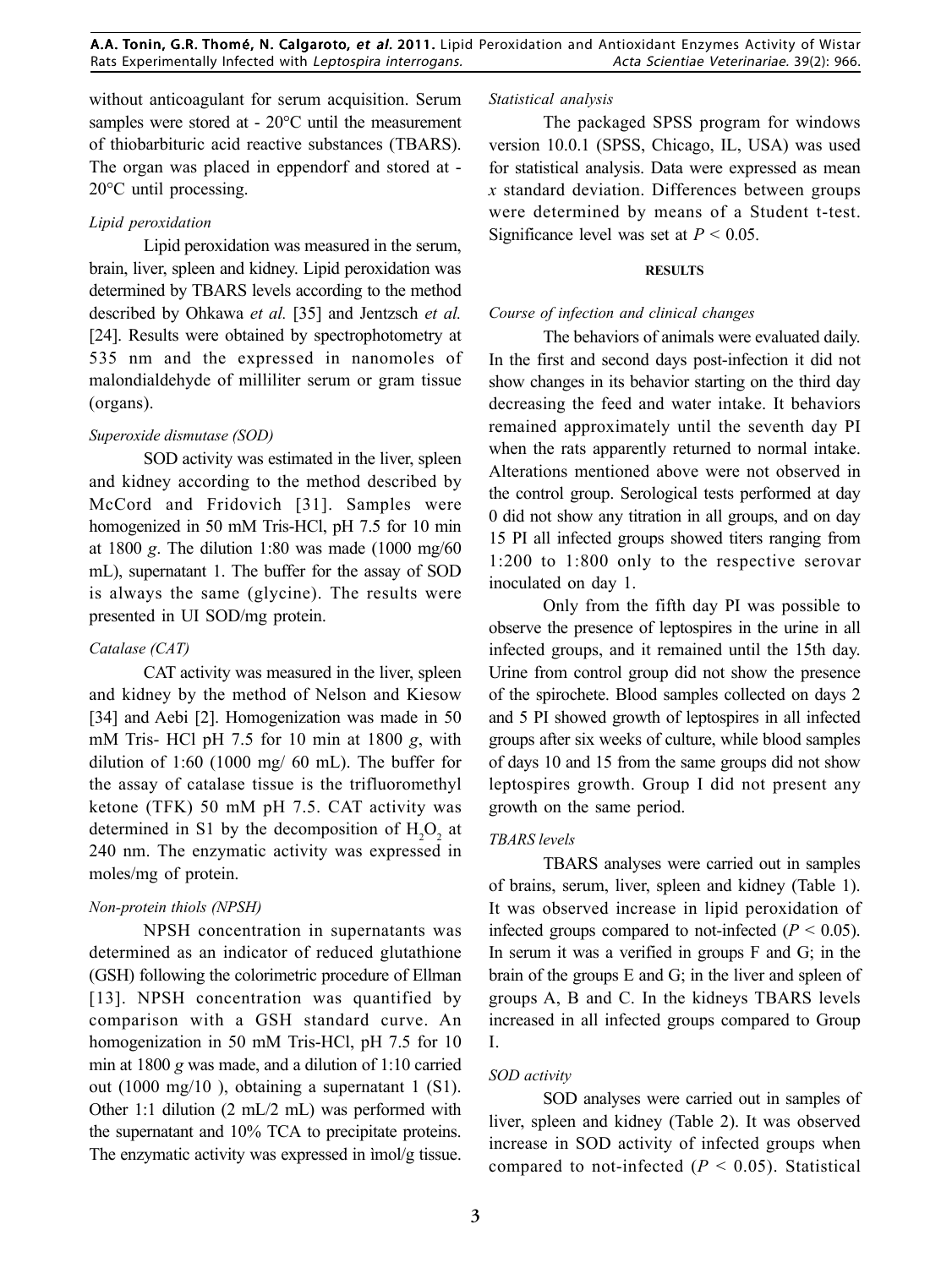| Table 1. Media and standard deviation of the TBARS levels in serum (Mmol MDA/mL), brain, liver, spleen and kidney |
|-------------------------------------------------------------------------------------------------------------------|
| (Mmol MDA/g tissue) in experimentally infection in rats with <i>Leptospira interogans</i> .                       |

| Groups                    |                          |                                | <b>TBARS</b>                   |                           |                                |
|---------------------------|--------------------------|--------------------------------|--------------------------------|---------------------------|--------------------------------|
|                           | $Serum^*$                | Brain*                         | Liver*                         | Spleen*                   | Kidney*                        |
| A: L. hardjo              | $15.3^{bc} (\pm 1.1)$    | $3.34^b$ (±0.53)               | $2.87^{\mathrm{a}} (\pm 0.31)$ | $1.26^a (\pm 0.12)$       | $6.78^{\rm a}$ (±1,23)         |
| $B: L.$ wolffi            | $15.5^{bc} (\pm 1.2)$    | $2.80bc (\pm 0.40)$            | 2.38 <sup>abc</sup> (±0.59)    | $1.31^a (\pm 0.19)$       | $6.11^{bc} (\pm 0.99)$         |
| C: L. grippotyphosa       | $16.3abc (\pm 0.8)$      | $2.83^{bc} (\pm 0.67)$         | $2.45^{ab}$ (±0.52)            | $1.15^{ab}(\pm 0.09)$     | $5.75^{\text{cd}} (\pm 1.1)$   |
| D: L. canicola            | $14.6^{bc} (\pm 0.7)$    | $2.51^{bc} (\pm 0.35)$         | $2.3bcd$ (±0.23)               | $0.93^{\circ}(\pm 0.08)$  | $6.60^{ab}$ (±1.19)            |
| E: L. icterohaemorrhagiae | $14.6^{\rm bc}(\pm 0.9)$ | $4.22^{\mathrm{a}} (\pm 0.61)$ | 1.97bcd $(\pm 0.24)$           | $0.92^{\circ} (\pm 0.11)$ | $6.20abc (\pm 1.14)$           |
| F: L. bratislava          | $16.9^{ab} (\pm 0.8)$    | $4.77^{\mathrm{a}} (\pm 0.45)$ | $2.07bcd (\pm 0.24)$           | $0.96^{\circ}$ (±0.08)    | 6.30 <sup>abc</sup> (±1.21)    |
| G: L. butembo             | $18.5^{\circ}(\pm 1.1)$  | $2.52bc (\pm 0.34)$            | 1.95bcd $(\pm 0.50)$           | $0.99bc (\pm 0.14)$       | $5.40^{\mathrm{d}} (\pm 0.89)$ |
| H: L. pomona              | $14.5^{bc} (\pm 1.2)$    | $2.42^{\circ} (\pm 0.29)$      | $1.86cd(\pm 0.39)$             | $0.83^{\circ}(\pm 0.11)$  | $2.36^{\circ} (\pm 0.34)$      |
| I: Not-infected           | $14.0^{\circ} (\pm 0.6)$ | $2.63^{bc} (\pm 0.39)$         | $1.78^d (\pm 0.21)$            | $0.81^{\circ}$ (±0.07)    | $1.55^{\rm f}(\pm 0.19)$       |

Means followed by the same letters within the same column are not significantly different from each other at Tukey test (at 5% probability). # Mmol MDA/mL; \*Mmol MDA/g tissue.

**Table 2.** Media and standard deviation of the SOD activity in liver, spleen and kidney (UI SOD/mg protein) in experimentally infection in rats with *Leptospira interogans*.

| Groups                    |                                   | SOD                            |                                 |
|---------------------------|-----------------------------------|--------------------------------|---------------------------------|
|                           | Liver*                            | Spleen*                        | Kidney*                         |
| A: L. hardjo              | $124.7^a$ (±12.1)                 | $21.82^{\mathrm{a}} (\pm 3.5)$ | 48.5 <sup>ab</sup> ( $\pm$ 5.6) |
| $B: L$ wolffi             | $101.6^{bc} (\pm 11.3)$           | $18.5^{\circ}$ (±2.8)          | 44,7 <sup>bc</sup> (±7.2)       |
| C: L. grippotyphosa       | $123.3^{\circ}$ (±14.4)           | $20.0^{\circ}$ (±4.1)          | 47,4 <sup>ab</sup> ( $\pm$ 6.6) |
| $D: Ia$ canicola          | $105.7abc (\pm 10.1)$             | $29.8^{\circ}(\pm 3.2)$        | $46.3^{ab}$ (±4.8)              |
| E: L. icterohaemorrhagiae | $111.5^{ab}$ (±9.1)               | $28.6^{\circ}$ (±2.8)          | $51.3^a (\pm 5.2)$              |
| F: L. bratislava          | 90.3 $\textdegree$ ( $\pm 10.8$ ) | $22.9^{\circ}$ (±3.9)          | $44^{\rm bc}$ (±6.5)            |
| G: L. butembo             | 91.1 $\epsilon$ (±8.1)            | $25.1^a (\pm 2.5)$             | $45.1^b (\pm 6.2)$              |
| H: L. pomona              | 93.9 <sup>bc</sup> (±9.6)         | $23.2^{\circ}$ (±3.6)          | $40^{\text{cd}} (\pm 5.8)$      |
| I: Not-infected           | 97.4 <sup>bc</sup> ( $\pm$ 8.7)   | $28.4^{\circ}$ (±2.2)          | $38.9^{\mathrm{d}} (\pm 4.7)$   |

Means followed by the same letters within the same column are not significantly different from each other at Tukey test (at 5% probability). \*UI SOD/mg protein.

**Table 3.** Media and standard deviation of the CAT activity in liver, spleen and kidney (x10-9 moles/mg protein) in experimentally infection in rats with *Leptospira interogans*.

| Groups                    |                        | <b>CAT</b>                       |                                |
|---------------------------|------------------------|----------------------------------|--------------------------------|
|                           | Liver*                 | Spleen*                          | Kidney*                        |
| A: L. hardjo              | $16.7^{\circ}$ (±1.8)  | $0.40bc (\pm 0.14)$              | $2.7^{\mathrm{a}} (\pm 0.66)$  |
| $B: L.$ wolffi            | $12.4^{\circ}$ (±1.14) | $0.48^{ab} (\pm 0.10)$           | $2.3^a (\pm 0.47)$             |
| C: L. grippotyphosa       | $6.9^{\rm b}$ (±0.9)   | $0.39bc(\pm 0.09)$               | $2.1ab$ (±0.55)                |
| D: L. canicola            | $8.9^b (\pm 1.3)$      | $0.45^{\text{abc}} (\pm 0.16)$   | $2.09ab (\pm 0.42)$            |
| E: L. icterohaemorrhagiae | $7.3^b (\pm 1.12)$     | $0.55^{\mathrm{a}} \,(\pm 0.12)$ | $2.25^{\circ}(\pm 0.64)$       |
| F: L. bratislava          | $7.7^{\rm b}$ (±0.8)   | $0.38bc (\pm 0.08)$              | $2.34^{\circ}$ (±0.54)         |
| G: L. butembo             | $13.2^{\circ}$ (±1.5)  | $0.44^{\text{abc}} (\pm 0.11)$   | $2.32^{\mathrm{a}} (\pm 0.36)$ |
| H: L. pomona              | $9.0^{\rm b}$ (±0.98)  | $0.46^{\text{abc}} (\pm 0.09)$   | $2.25^{\mathrm{a}} (\pm 0.35)$ |
| I: Not-infected           | $6.7^b (\pm 0.45)$     | $0.35^{\circ}$ (±0.08)           | $1.5^{\rm b}$ (±0.24)          |

Means followed by the same letters within the same column are not significantly different from each other at Tukey test (at 5% probability). \*moles/mg protein.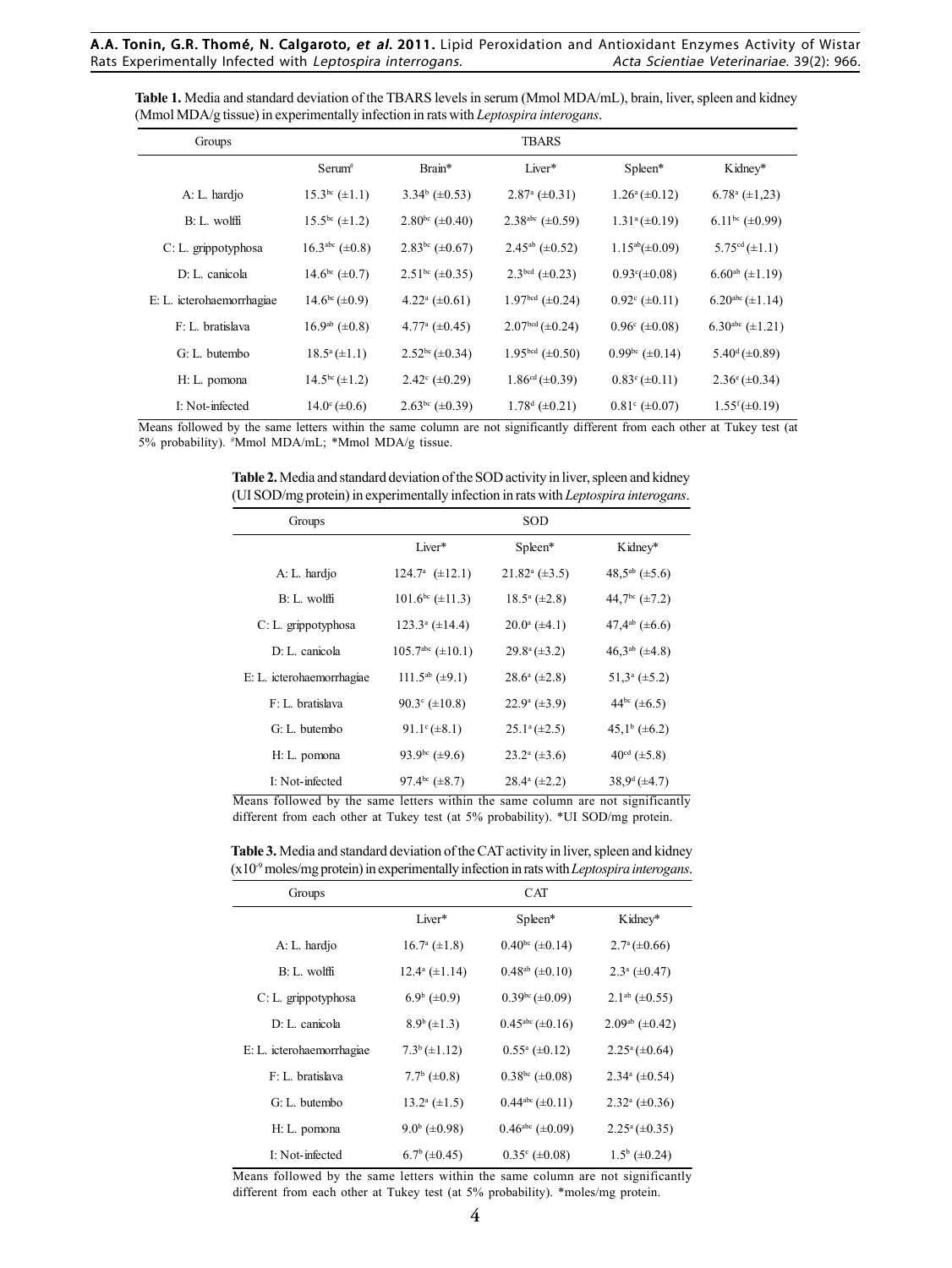|                                | <b>NPSH</b>               |                           |
|--------------------------------|---------------------------|---------------------------|
| Liver*                         | Spleen*                   | Kidney*                   |
| $1.4^a (\pm 0.24)$             | $1.82^d (\pm 0.21)$       | $1.34ab (\pm 0.11)$       |
| $1.76^{\circ} (\pm 0.21)$      | $2.1ab$ (±0.23)           | $1.13^b (\pm 0.14)$       |
| $1.66^{\mathrm{a}} (\pm 0.14)$ | $2.0^{bcd} (\pm 0.12)$    | $1.12^b \ (\pm 0.13)$     |
| $1.59^{\circ} (\pm 0.19)$      | $2.1^{ab} (\pm 0.18)$     | $1.55^{ab}$ (±0.18)       |
| $1.67^{\mathrm{a}} (\pm 0.22)$ | $2.1^{ab} (\pm 0.17)$     | $1.78^{\circ}$ (±0.21)    |
| $1.5^a (\pm 0.22)$             | $2.07bc (\pm 0.21)$       | $0.21^{\circ} (\pm 0.06)$ |
| $1.7^{\mathrm{a}} (\pm 0.18)$  | $2.28^{\circ} (\pm 0.24)$ | $0.43^{\circ}(\pm 0.09)$  |
| $1.73^{\circ}$ (±0.13)         | $2.0^{bcd} (\pm 0.22)$    | $0.22^{\circ}$ (±0.07)    |
| $1.71^a (\pm 0.19)$            | $1.95cd$ (±0.20)          | $0.21^{\circ}$ (±0.07)    |
|                                |                           |                           |

**Table 4.** Media and standard deviation of the NPSH levels in liver, spleen and kidney (µmol/g tissue) in experimentally infection in rats with *Leptospira interogans*.

Means followed by the same letters within the same column are not significantly different from each other at Tukey test (at 5% probability). \*µmol/g tissue.

differences were found in liver samples of groups A and C. Spleen samples don't showed statistical differences to SOD activity and in the kidney samples it was found Groups A-G with statistical differences.

### *CAT activity*

CAT analyses were carried out in samples of liver, spleen and kidney (Table 3). We observed increase in CAT activity of infected groups when compared to not-infected  $(P < 0.05)$ . Liver samples showed statistical differences in groups A, B and G. Spleen samples showed statistical differences to the groups B and E, and kidney samples it was found Groups A, B, E, F, G and H with statistical differences.

### *NPSH levels*

NPSH analyses were carried out in samples of liver, spleen and kidney (Table 4). It was observed increase in NPSH levels of infected groups compared to not-infected  $(P < 0.05)$ . Liver samples had no statistical differences between groups. Spleen samples showed statistical differences in the groups B, D, E and G, and kidney samples it was found Groups A, B, C, D and E with statistical differences.

#### **DISCUSSION**

The clinical signs observed that usually accompany bacterial infections including a decrease in feed intake and disturbances of carbohydrate, protein, and fat metabolism [11,30]. This could explain the decrease feed and water intake observed,

the first day which continued to rise for the next two and also the apathetic behavior of infected animals in the first days PI. Researchers in an experimental infection observed a slight elevation in body temperature in guinea pigs in the first hours following the injection of the leptospiral infected tissue suspension and a marked hyperthermia at the end of days [22]. Other signs that accompanied fever were anorexia, prostration and oliguria, the same clinical signs observed in our study.

Estimation of lipid peroxidation is complicated due the large number of potential peroxidation products and by the reactivity of these metabolites, thus the most common technique for measuring lipid peroxide involves the use of TBARS. The TBARS rise may be considered as a sign of the oxidation of cellular compounds [43]. In the present study, elevated TBARS levels were demonstrated in brain, serum, liver, spleen and kidney, varying according to the leptospires serovar.

Central nervous system involvement in people most commonly manifests as aseptic meningitis [37]. Leptospires enter the cerebrospinal fluid (CSF) in the early septicemic phase of the illness. The meningeal signs often appear in the second week of illness, when the leptospires are being cleared from the CSF and antigen-antibody complex-induced inflammation may be responsible for the symptoms [29,37]. The serotype *L. icterohaemorrhagiae* has been observed in most of the sickest patients, who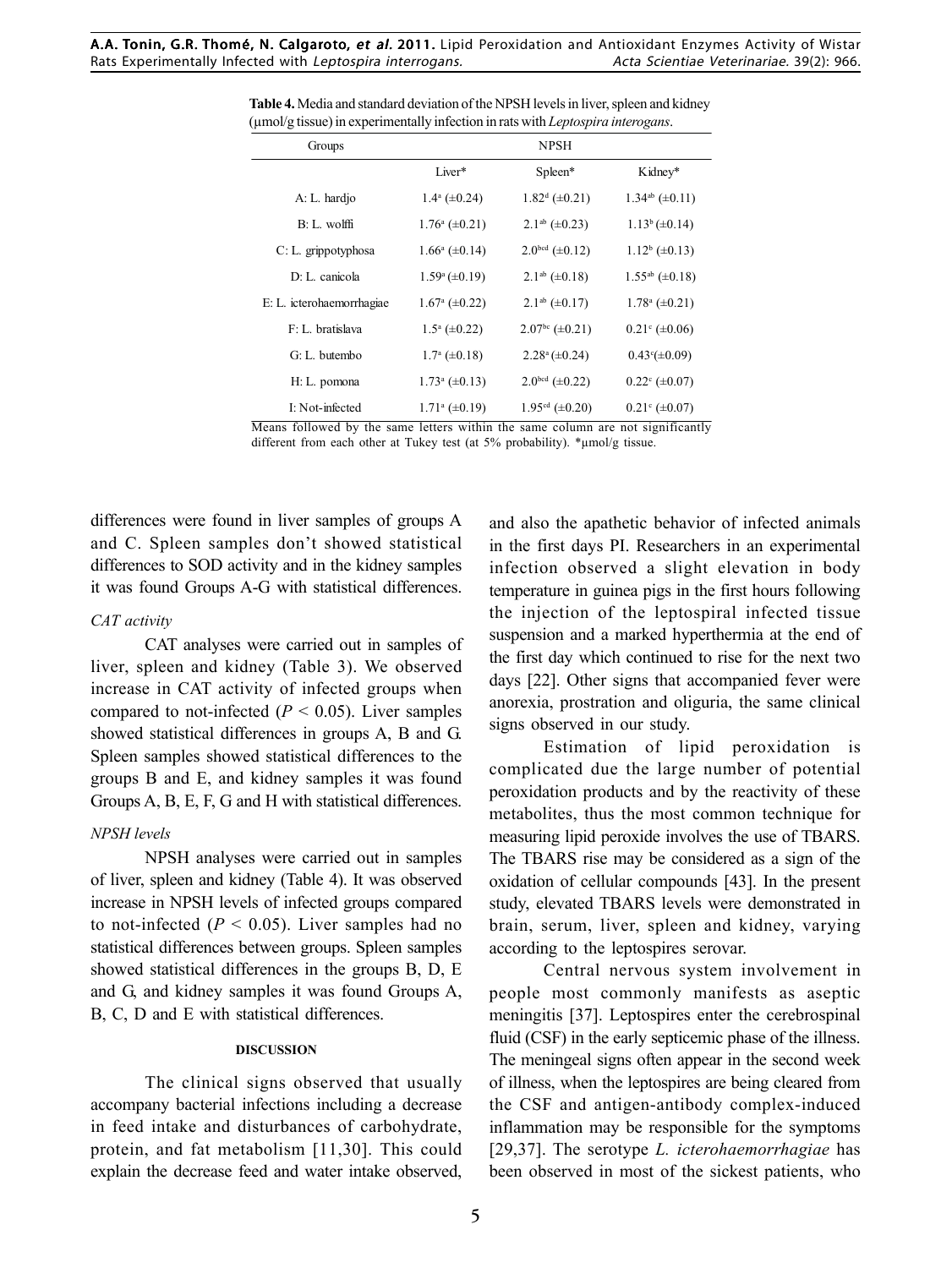had renal or liver failure [20,39,48], while meningeal forms of the disease seem to be more frequently associated with the serotype *L. grippotyphosa* [39], *L. canicola* [20,21,39] or *L. pomona* [37]. Our study found increase of TBARS levels in the samples of brain in groups infected with *L. icterohaemorrhagiae* and *L. bratislava,* bringing new facts that could be better studied and, may related to meningeal forms of leptospirosis, since those studies mentioned above, associated meningeal forms of the disease to serotype *L. grippotyphosa*, *L. canicola* and *L. pomona.*

TBARS levels in our study, indicated by MDA concentration, was higher in the infected groups F and G representing infection with *L. bratislava* and *L. butembo*, respectively. MDA is the most abundant aldehyde produced during lipid peroxidation, and its assay is often used as a marker for oxidative stress in several diseases [28], including Alzheimer's disease, atherosclerosis and diabetes [47]. Samples of liver and spleen shower an increase of TBARS levels in the same groups, A, B and C, being representative of infection by L. *Hardjo*, *L. Wolffi* and *L. Grippotyphosa*, respectively. In liver disease, free radicals have been implicated in the inflammatory process, and increased lipid peroxidation has been found [16]. In acutely infected animal models, liver pathology seems to be related to large numbers of leptospires and associated cytotoxic factors in tissues [5]. Researchers observed spleens of leptospirotic hamsters and found progressive changes in vasculature and congestion of the splenic sinusoids with hemorrhagic areas scattered throughout the red pulp [33]. In an observation of 33 fatal cases of human leptospirosis found large zones of hemorrhage which resulted from disruption of splenic vasculature, with Seven cases showed gross splenomegaly and the histopathology showed congestion with scattered hemorrhagic areas [7]. These observations are reporting damage to the liver and spleen and may be able to justify our finding of oxidative stress in these organs, since free radicals usually are implicated in the inflammatory process, tissue damage, causing increased lipid peroxidation.

As known, kidney is an important target organ in leptospiral infection [44,45]. Clinically, renal involvement in leptospirosis occurs in 16-40% of cases and is unique because of the atypical presentation of polyuria, hypokalemia, and sodium and potassium

wasting [1,3,50]. As expected, kidney samples showed statistical differences for all infected groups when compared to the control group. These TBARS levels increased in all infected groups may be explained or justified due to the possibly interstitial nephritis as a direct result of the presence of *Leptospira* spp*.* In tissue, like suggested by Ajay *et al.* [3] in their review, and may be related to direct toxic effects of leptospiral compounds on renal transporters and microcirculation and to indirect effects of the pro-inflammatory response, with severe tissue damage [8,46].

Superoxide dismutase, an antioxidase catalyzing the dismutation of  $O_2$ <sup>-</sup> into hydrogen peroxide and  $O_2$ , is thought to be essential for the protection of cells against ROS and is used experimentally and clinically as an antioxidant drug [6,12,42]. In the present study, it was demonstrated elevated SOD levels in liver, spleen and kidney, varying according to the *Leptospira*'s serovar. The liver is one of the tissues that showing high rate of ROS, which has an effect on hepatic SOD activities [49]. Statistical differences were found in groups A and C represented for *L. hardjo* and *L. grippotyphosa*, respectively. Activated phagocytic cells are involved in antibacterial defense but also produce tissue injury associated with production of ROS [9,26]. Researchers reported that activated phagocytic cells produce ROS and cause hepatic injury in gram (-) bacteremia [38]. Authors reported that hepatic SOD activity increased on two days in infected guinea pigs after the injection *L. interrogans* [25], and this was followed by a 20% decrease (from 3 to 14 days) resulting in levels comparable to healthy guinea pigs. Our study was carried out in 15 days, and this period could contributed to mostly groups infected had no statistical differences, since SOD increased only in animals infected with serotype *L. hardjo* and *L. grippotyphosa*.

On the basis of the morphologic and lipid peroxidation studies, the renal cortex appears to be a major site for protection by free radical scavengers. SOD, on the other hand, has a molecular weight of 32,600 and is rapidly taken up by the kidney, where it has been localized to the cortex [23,31]. All infected groups had increase of SOD levels excepting group H that represents serotype *L. pomona*. Oxygen free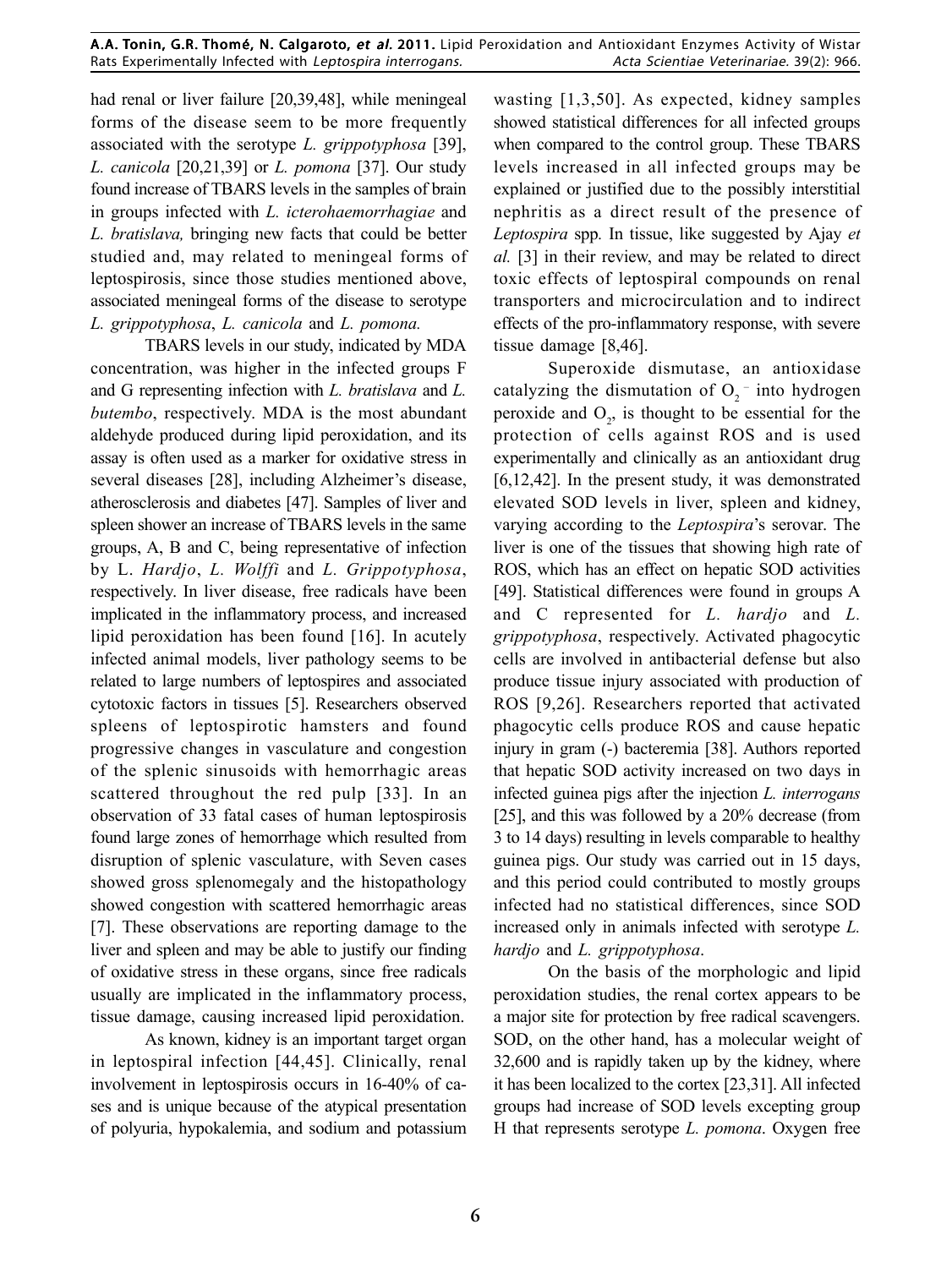radicals could theoretically produce damage in renal arteriolar endothelial cells, glomerular mesangial cells, and renal tubular epithelial cells [2,36]. Leptospirosis infection can cause renal insufficiency and failure is the result of tubular damage associated with colonization and replication of the organisms in renal tubular epithelial cells [15]. Acute impairment of renal function also may result from decreased glomerular filtration and hypoxia caused by kidney swelling that impairs renal blood perfusion [17]. Thus, the increase of levels of SOD suggests an attempt to kidneys protection, seeking for the decrease of free radicals produced by the injuries.

The burden of ROS production is largely counteracted by an intricate antioxidant. Catalase converts hydrogen peroxide to water. Researchers identified the enzyme catalase in several pathogenic serovars of *Leptospira* spp. [14,41]*.* CAT was studied in liver, spleen and kidney and levels of catalase rised was found in all organs, especially at kidneys. Liver samples showed a small variation in level of CAT, showing only group A (*L. hardjo*) with statistical difference. Thus SOD, when dismutes superoxide radical, form the reactive oxygen species the hydrogen peroxide  $(H_2O_2)$  and this is a substrate for the enzyme catalase (CAT), our findings in the liver samples were expected, since high levels of SOD was only found in groups A and C. According to Langston and Heuter [27] *L. grippotyphosa* typically are associated with minimal liver involvement, what can explain the absence of elevations in CAT levels. Levels of CAT in spleen samples were elevated in groups B and E, or infected with *L. wolffi* and *L. icterohaemorrhariae* respectively. Authors observed spleens of leptospirotic hamsters and found progressive changes in vasculature and congestion of the splenic sinusoids with hemorrhagic areas scattered throughout the red pulp [33]. The severity of the lesions increased with longer periods of leptospirosis infection [33], and this might explain our findings which corresponding in only two groups with CAT levels elevated (Group B and E), since our study was carried out in 15 days, that could be considerate a short time or an acute phases.

Catalase levels also had variations in the kidney samples to mostly groups. Excepting groups C (*L. grippotyphosa*) and D (*L. canicola*) all other

groups showed statistical differences when compared to the control group. Leptospirosis infection can cause renal insufficiency and failure is the result of tubular damage associated with colonization and replication of the organisms in renal tubular epithelial cells [15]. Acute impairment of renal function also may result from decreased glomerular filtration and hypoxia caused by kidney swelling that impairs renal blood perfusion [17]. Again, these findings could be justify the increase of CAT in kidney samples, suggest an attempt to protect this organ, seeking with this increase an attempt to decrease the free radicals produced by the injuries caused by infection.

NPSH content varied significantly according to sampling collected and analyzed. The highest mean values were observed in samples of kidney in groups A, B, C, D and E, and samples of spleen in groups B, D, E and G. Intracellular nonprotein sulphydryl groups protect cells against the cytotoxic effects of endogenous or exogenous electrophiles [19]. Leptospirosis is considered a toxin-mediated disease leading to lipid peroxidation as lypopolysaccaride of its membrane plays role in the cytotoxicity [4,29,50], and elevated level of NPSH may suggest the production of free radicals and of lipid peroxidation.

Based upon our results is possible to conclude that the infection by *Leptospira interrogans* in Wistar rats shows differences between serovars utilized experimentally. The results may suggest that oxidative damage to tissues along with other mechanisms might have taken part in the pathogenesis of leptospirosis and further detailed studies at cellular level are needed to fully understand the pathogenesis and clinical expression of the disease. It was confirmed that kidneys are the major host organ to leptospires, resulting in a great stress oxidative response and presenting a high activity of scavenger enzymes, as well as potential generation of oxidative stress to other organs and even to the brain.

*Ethical Approval.* The procedure was approved by the Animal Welfare Committee of Federal University de Santa Maria (UFSM), number 23081.015724/2009-47.

*Declaration of interest***.** The authors report no conflicts of interest. The authors alone are responsible for the content and writing of the paper.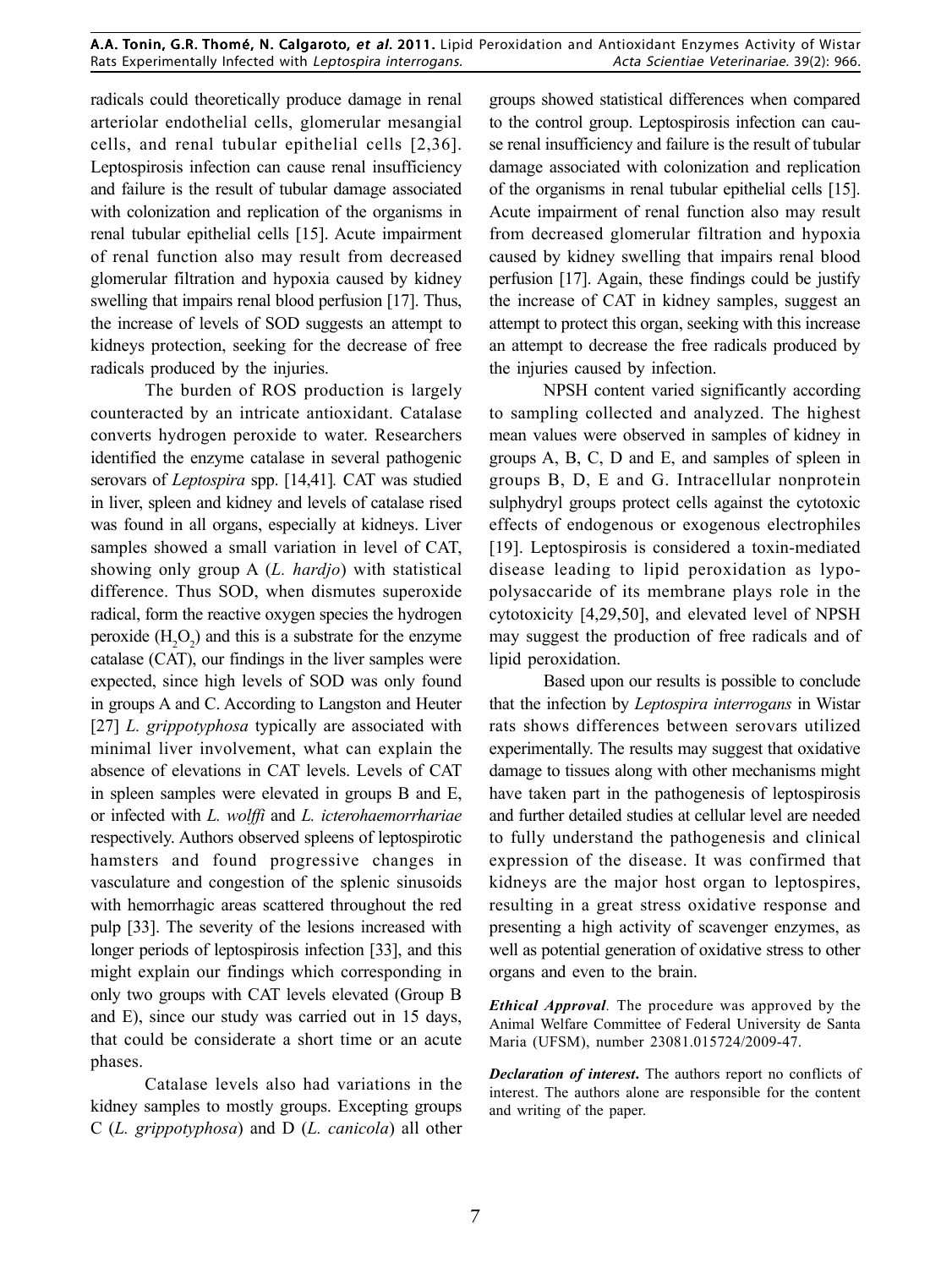A.A. Tonin, G.R. Thomé, N. Calgaroto, et al. 2011. Lipid Peroxidation and Antioxidant Enzymes Activity of Wistar Rats Experimentally Infected with Leptospira interrogans. Acta Scientiae Veterinariae. 39(2): 966.

#### **REFERENCES**

- **1 Abdulkader R.C.R.M., Seguro A., Malheiro P.S. & Burdman E.A. 1996.** Marcondes M. Peculiar eletrolytic and hormonal abnormalities in acute renal failure due to Leptospirosis. *American Journal of Tropical Medicine and Hygiene*. 54(1): 1- 6.
- **2 Aebi H. 1984.** Catalase *in vitro*. *Method Enzymology*. 105(1): 121-126.
- **3 Ajay R., Nally B.J.E., Ricaldi J.N.R., Matthias M.A., Diaz M.M., Lovett M.A., Levett P.N., Gilman R.H., Willig M.R., Gotuzzo E. & Vinetz J.M. 2003.** On behalf of the Peru-United States Leptospirosis Consortium. Leptospirosis: a zoonotic disease of global importance. *The Lancet Infectious Diseases*. 3(5): 757-771.
- **4 Alves V.A.F., Gayotto L.C.C., Yasuda P.H., Wakamatsu A., Kanamura C.T. & Brito T. 1991.** Leptospiral antigens (*L. interrogans* serogroup *icterohaemorrhagiae*) in the kidney of experimentally infected guinea pigs and their relation to the pathogenesis of the renal injury. *Experimental Pathology.* 42(1): 81-93.
- **5 Alves V.A.F., Gayotto L.C.C. & De Brito T. 1992.** Leptospiral antigens in the liver of experimentally infected guinea pig and their relation to the morphogenesis of liver damage. *Experimental and Toxicology Pathology.* 44(4): 425-434.
- **6 Anderson M.E. 1996.** Glutathione and glutathione delivery compounds. *Advance in Pharmacology*. 38(1): 65-79.
- **7 Arean V.M. 1962.** The pathologic anatomy and pathogenesis of fatal human leptospirosis (Weil's disease). *American Journal of Pathology*. 40(3): 393-414.
- **8 Barnett J.K., Barnett D., Bolin C.A., Summers T.A., Wagar E.A., Cheville N.F., Hartskeerl R.A. & Haake D.A. 1999.** Expression and distribution of leptospiral outer membrane components during renal infection of hamsters. *Infection and Immunology*. 67(7): 853-861.
- **9 Broner C.W., Shenep J.L., Stidham G.L., Stokes D.C. & Hildner W.K. 1988.** Effect of scavengers of oxygen-derived free radicals on mortality in endotoxin challenged mice. *Critical Care Medicine*. 16(9): 848-851.
- **10 Covic A., Goldsmith D.J., Gusbeth-Tatomir P., Seica A. & Covic M. 2003.** A retrospective 5-year study in Moldova of acute renal failure due to leptospirosis: 58 cases and a review of the literature. *Nephrology Dialysis Transplantation*. 18(12): 1128-1134.
- **11 Cullor J.S. 1992.** Shock attributable to bacteremia and endotoxemia in cattle: Clinical and experimental findings. *Journal of the American Veterinary Medical Association.* 200(12): 1894-1902.
- **12 Deneke S.M. & Fanburg B.L. 1989.** Regulation of cellular glutathione. *American Journal of Physiology.* 257(1): 163- 173.
- **13 Ellman G.L. 1959.** Tissue sulfhydryl groups. *Archives of Biochemistry and Biophysics*. 82(1): 70-77.
- **14 Faine S. 1960**. Reticuloendothelial phagocytosis of virulent leptospires. *American Journal of Veterinary Research*. 25(8): 830-835.
- **15 Farr R.W. 1995.** Leptospirosis. *Clinical Infectious Diseases*. 21(1): 1-8.
- **16 Gaté L., Paul J., Nguyen B., Tew K.D. & Tapiero H. 1999.** Oxidative stress induced in pathologies: the role of antioxidants. *Biomedicine & Pharmacology.* 53(2): 169-180.
- **17 Greene CE, Millerm MA, Brown CA. 1998.** *Leptospirosis*. In: Green C.E. (Ed). Infectious diseases of the dog and cat. 2nd edn. Philadelphia: WB Saunders, pp.273-281.
- **18 Halliwell B. & Chirico S. 1993.** Lipid peroxidation: its mechanism, measurement, and significance. *The American Journal of Clinical Nutrition.* 57(6): 715-725.
- **19 Hamers F.P.T., Brakkee J.H., Cavalletti E., Tedeschi M., Marmonti L., Pezzoni G., Neijt J.P. & Gispen W.H. 1993.** Reduced glutathione protects against cisplatin-induced neurotoxicity in rats. *Cancer Research*. 53(5): 544-549.
- **20 Heath C.W. Jr, Alexander A.D. & Galton M.M. 1965.** Leptospirosis in the United States: analysis of 483 cases in man, 1949-1961 (Part 1). *The New England Journal of Medicine*. 273(8): 857-864.
- **21 Heath C.W. Jr, Alexander A.D. & Galton M.M. 1965.** Leptospirosis in the United States: analysis of 483 cases in man, 1949-1961 (Part 2). *The New England Journal of Medicine*. 273(9): 915-922.
- **22 Higgins R. & Cousineau G. 1977.** The pathogenesis of Leptospirosis *L. Hemorrhages* in experimental leptospirosis in guinea pigs. *Canadian Journal of Veterinary Research.* 41(2): 174-181.
- **23 Huber W. & Saifer M.G.P. 1977.** *Orgotein, the drug version of bovine Cu-Zn superoxide dismutase*. In: Michelson A.M., McCord J.M. & Fridovich I. (Eds). Superoxide and Superoxide Dismutases. London: Academic Press Inc., pp.517-536.
- **24 Jentzsch A.M., Bachmann R., Forst P. & Biesalski H.K. 1996.** Improved analysis of malondialdehyde in human body fluids. *Free Radical Biology and Medicine.* 20(2): 251-256.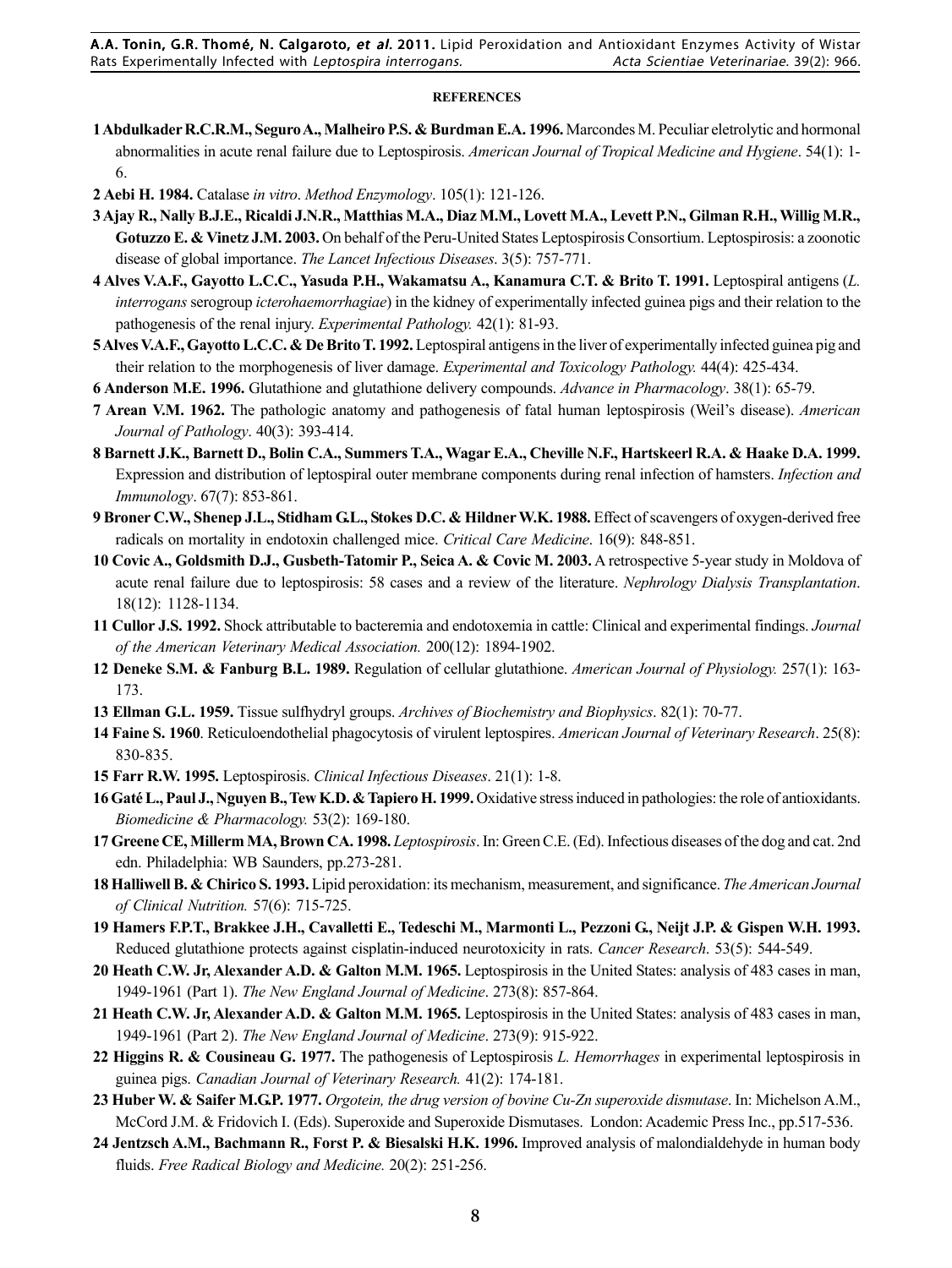A.A. Tonin, G.R. Thomé, N. Calgaroto, et al. 2011. Lipid Peroxidation and Antioxidant Enzymes Activity of Wistar Rats Experimentally Infected with Leptospira interrogans. Acta Scientiae Veterinariae. 39(2): 966.

- **25 Kim Y.G., Jeon D.Y. & Yang M.K. 1997.** Superoxide dismutase activity and lipid peroxidation in the liver of guinea pig infected with *Leptospira interrogans*. *Free Radical Research*. 25(1): 1-6.
- **26 Labro M.T., El Benna J., Chavaye C.B. 1989.** Comparison of the *in vitro* effect of several macrolides on the oxidative burst of human neutrophils. *The Journal of Antimicrobial Chemotherapy.* 24(6): 561-572.
- **27 Langston C.E. & Heuter K.J. 2003;** Leptospirosis: A re-emerging zoonotic disease. *Veterinary Clinical Small Animal*. 33(7): 791-807.
- **28 Lefèvre G., Leymarie M.B., Rousselo D.B.F.B., Cristol J.P., Thérond P. & Torreilles J. 1998.** Evaluation of lipid peroxidation by measuring thiobarbituric acid reactive substances. *Annales de Biologie Clinique*. 56(3): 305-319.
- **29 Levett P.N. 2001.** Leptospirosis. *Clinical Microbiology Reviews*. 14(2): 296-326.
- **30 Lohuis J.A.C.M., Verheijden J.H.M., Burvenich C. & Van Miert A.S.J.P.A.M. 1988.** Pathophysiological effects of endotoxins in ruminants. *Veterinary Quarterly*. 10(1): 109-125.
- **31 McCord J.M. & Fridovich I. 1969.** Superoxide dismutase. An enzymic function for erythrocuprein. *The Journal of Biology Chemistry.* 244 (22): 6049-6055.
- **32 Meister A. 1983.** *Metabolism and transport of glutathione and other c-glutamyl compounds*. In: Larson A., Orrenius S., Holmgren A. & Mannervik B. (Eds). Functions of glutathione: biochemical, physiological, toxicological, and clinical aspects. New York: Raven Press, pp.1-22.
- **33 Muensoongnoen J., Phulsuksombati D., Parichatikanond D., Sangjan N., Pilakasiri C., Sripaoraya K., Roongruangchai J., Koedpuech K., Pilakasiri K. 2006.** A histopathological study of hearts and spleens of hamsters (*Mesocricetus auratus*) infected with *Leptospira interrogans*, serovar pyrogenes. *The Southeast Asian Journal of Tropical Medicine and Public Health.* 37(7): 720-728.
- **34 Nelson D..P. & Kiesow L.A. 1972.** Entalpy of the composition of hydrogen peroxide by catalase at 25 ºC. *Analytical Biochemistry*. 49(4): 474-479.
- **35 Ohkawa H., Ohishi N. & Yagi K. 1978.** Assay for lipid peroxides in animal tissues by thiobarbituric acid reaction. *Analytical Biochemistry.* 95(3): 351-358.
- **36 Pallor MS, Holdal JR, Ferris TF.** Oxygen Free Radicals in Ischemic Acute Renal Failure in the Rat. *The Journal of Clinical Investigation*. 74(11): 1156-1164.
- N **37 Panicker J.N., Mammachan R. & Jayakumar R.V. 2001.** Primary neuroleptospirosis. *Postgraduate Medicine Journal*. 77(5): 589-590.
- **38 Peralta J.G., Llesuy S., Evelson P., Carreras M.C., Flecha B.G. & Poderoso J.J. 1993.** Oxidative stress in skeletal muscle during sepsis in rat. *Circulatory shock*. 39(1): 153-159.
- **39 Perolat P., Baranton G. & Postic D. 1988.** Acualité de la leptospirosis en France. *Medical Malpractice: Infection.* 11(8): 835-839.
- **40 Radostits O.M., Blood D.C. & Gay C.C. 1994.** Veterinary Medicine: A textbook of the diseases of cattle, horses, sheep, pigs and goats. 8th edn. London: Baillaire Tindall, pp.884-908.
- **41 Rao P.J., Larson A.D. & Cox C.D. 1964.** Catalase activity in leptospira. *The Journal of Bacteriology.* 88(20): 41045-1048.
- **42 Reed D.J. 1990.** Glutathione: toxicological implications. *Annual Review of Pharmacology and Toxicology.* 30(6): 603- 631.
- 43 Salvayre A.N. & Salvayre R. 1992. Protection by Ca<sup>2+</sup> channel blockers (nifedipine, diltiazem and verapamil) against the toxicity of oxidized low density lipoprotein to cultured lymphoid cells. *British Journal of Pharmacology*. 107(6): 738- 744.
- **44 Seguro A.C., Lomar A.V. & Rocha A.S. 1990.** Acute renal failure of leptospirosis: nonoliguric and hypokalemic forms. *Nephron.* 55(1): 146-151.
- **45 Sitprija V. & Kearkiat P. 2005.** Nephropathy in leptospirosis. *Postgraduate Medicine Journal.* 51(2): 184-188.
- **46 Spichler A.S., Shimizu M. & Seguro A.C. 2005.** Oxidative stress in leptospiroses: first report. *Revista da Sociedade Brasileira de Medicina Tropical*. 459(1): 1-3.
- **47 Stohs S.J. 1995.** The role of free radicals in toxicity and disease. *Journal of Basic and Clinical Physiology and Pharmacology.* 6(2): 205-228.
- **48 Strobel M., De-La Vareille B. & Chevallier J. 1992.** La leptospirose en Guadeloupe: aspects cliniques, biologiques et épidémiologiques. *Medical Malpractice: Infection*. 22(5): 648-651.